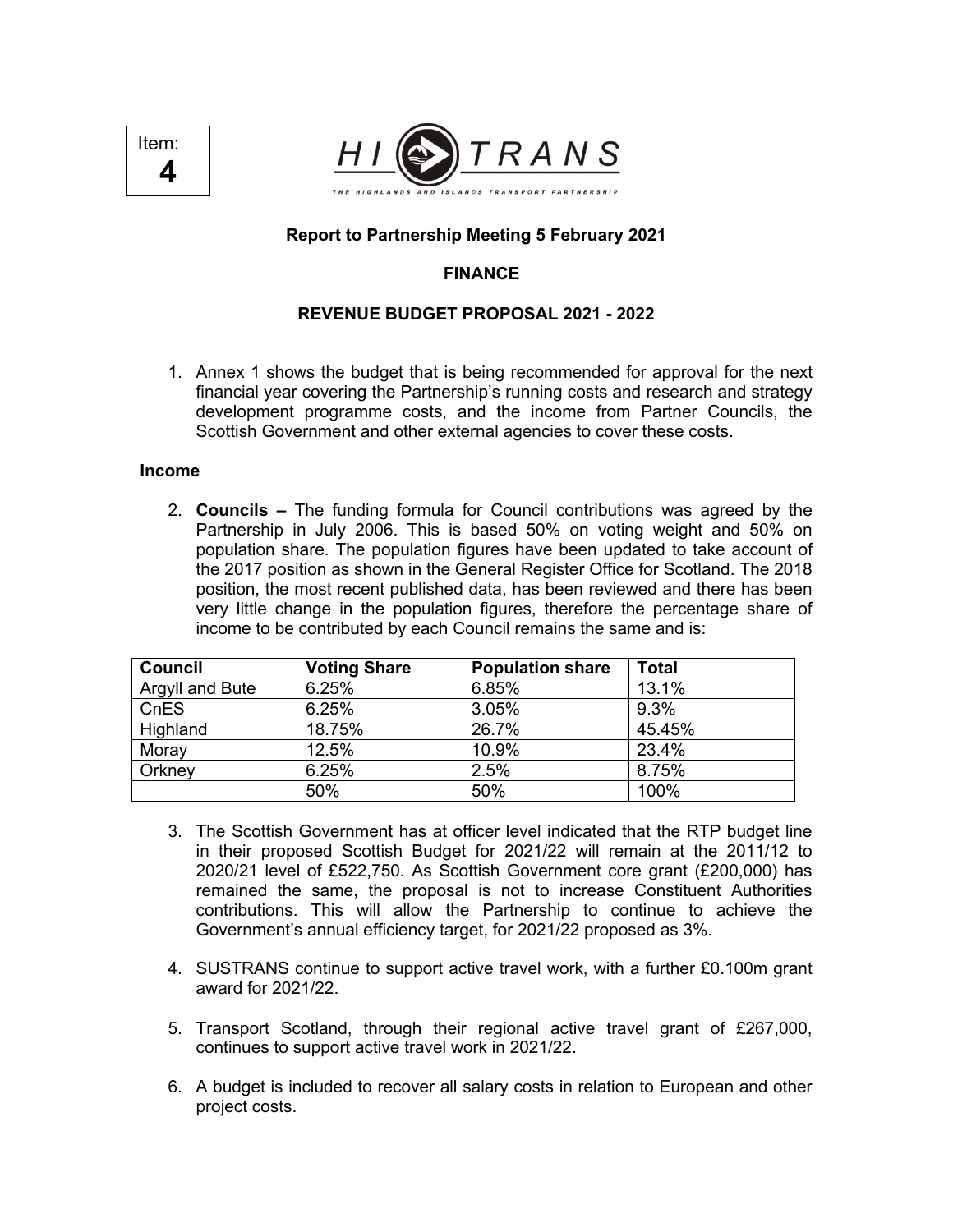## **Expenditure**

- 1. The commitments on the 2021/22 budget are:
	- **Staff Salary Costs** The salaries, pension contributions, employers national insurance contributions and apprentice levy for the Partnership Director, 2 Partnership Managers, Office Manager, Active Travel Officer, the Public Transport Officer and Projects and Policy Officer salary costs are included under running costs of the Partnership. In line with Scottish Local Authorities salaries provision, allowance has been made for a 1% increase in basic salary costs. This is only an assumption as National salary increases are under negotiation and are likely to be protracted this year given the economic uncertainty due to the Covid-19 pandemic.
	- **Travel, Subsistence and Meeting** costs have been impacted by Covid-19 resulting in a major estimated underspend of £28,000. Given the ongoing Covid-19 restrictions it is proposed to reduce these budgets to £20,000 for 2021/22. The reduction will be vired to research and strategy development, of which £6,000 will meet the increase in salary costs and £5,000 will go to Administration. Once the restrictions are lifted the budgets will be reviewed and adjusted as required.
	- **Administration** costs budget is increased by £5,000 to take account of employing additional staff to meet the increased demand of supporting European and other major project work. An element of the increase will be claimed through grant claims.
	- **Research and Strategy Development** budget has increased by £9,000 to £293,750 due the reduction in travel, subsistence and meeting costs.
	- A new budget line is now included for **European and Other Project Salary Costs** to meet employing 5 additional staff on term contracts to support the delivery of both European and other major project work. This new line recognizes a budget cost of the 5 additional already in place.
	- **All other Budget Headings** have been set at 2020/21 levels, and are achievable given the spending patterns currently prevailing for the 2020/21 financial year.

Commitments comprise £1,277,750

2. Board Members are asked to approve the above information as well as the following Annex.

| <b>Report by:</b> | <b>Mike Mitchell</b>          |  |
|-------------------|-------------------------------|--|
| Designation:      | <b>Partnership Treasurer</b>  |  |
| Date:             | 4 <sup>th</sup> February 2021 |  |